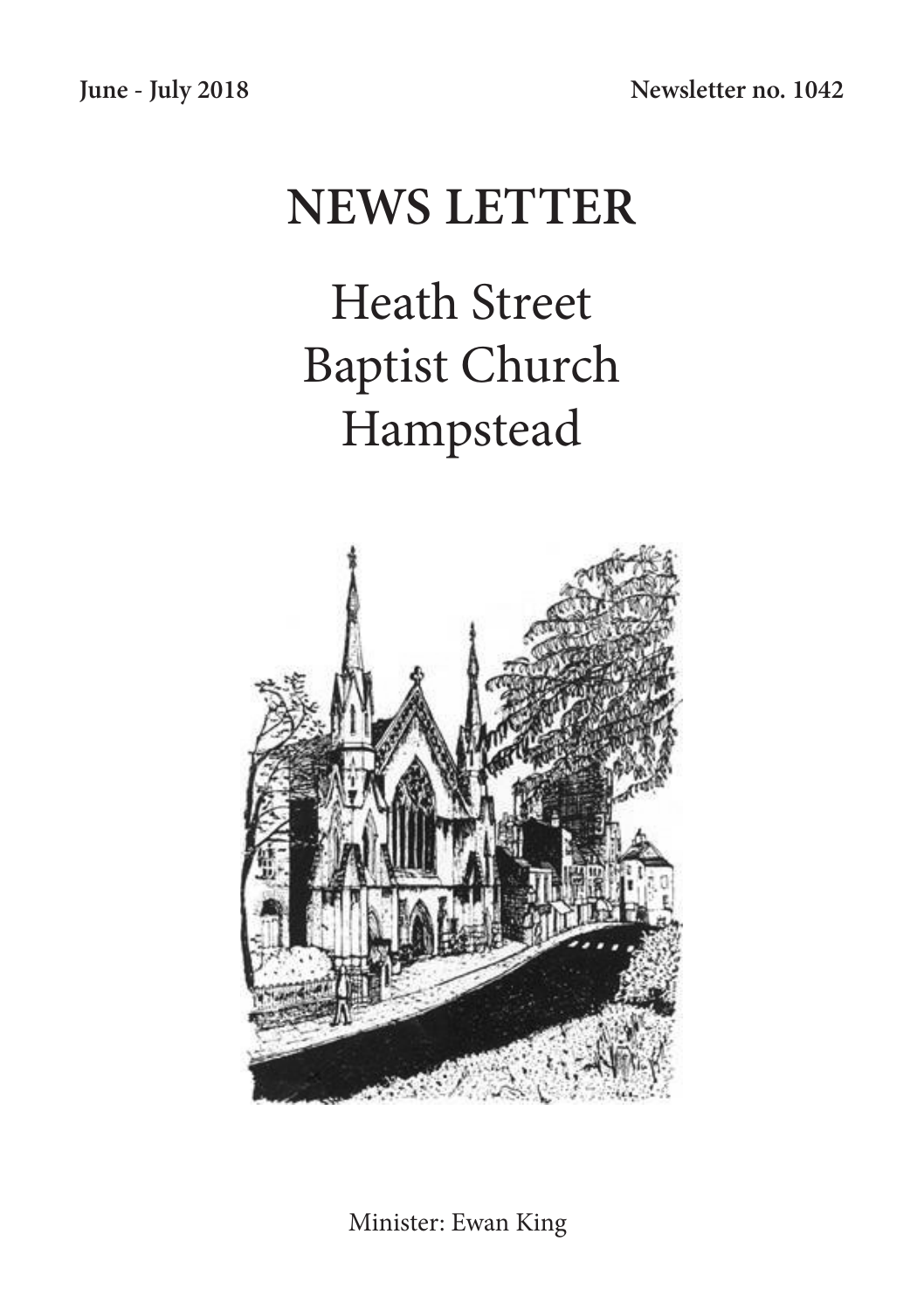### **Note from the Minister**

I'd like to use the opportunity of my 'note from the minister' to introduce a little series of services that will stretch over the period covered by this newsletter. The series is entitled 'Seven Kings', and its (anti)heroes are going to be Jeroboam, Rehoboam, Ahab, Ahaz, Hezekiah, Jehoiachim and Zedekiah.

Who are Jeroboam and Rehoboam? Not to mention Ahab, Ahaz, Hezekiah, Jehoiachim or Zedekiah? Well I'm afraid there are no prizes for guessing that they're none other than the 'Seven Kings' of our title. But why focus on these ancient and obscure figures from the history of the divided kingdoms of Israel and Judah? What relevance can all this have for us? And if we really have to think about it, why do we have to do so now?

I'll take the last question first. This is the part of the church year sometimes called 'Ordinary Time'. It isn't Lenten-tide, nor is it Christmas-time. It's just ordinary time – which I find a beautiful concept. Christian life isn't all high drama and religious ecstasy, festive jubilation or penitential self-humiliation. A good deal of it is just plain ordinary time. And that's the ideal time to get on with the Christian's ordinary business, part of which is getting to know and love the Bible. We do that with a view, hopefully, to knowing and to loving the Word of God, Jesus Christ.

For the majority of our friends and neighbours it's safe to say that the Good Book is a closed book. Or to be precise it's a book not found on the shelf, a text not stored on the Kindle, an app not even installed on a phone. And if that's true for the gospels, it's still truer for the Old Testament. In fact many a committed Christian is distinctly reluctant to peer at all deeply into the well of the Old Testament. Why waste time on a history so full of passion, confusion, violence, and names we aren't sure how to pronounce?

My hope is that our 'Seven Kings' series will answer that question by giving an enjoyable short, sharp shock-raid into the Bible. Hopefully we'll get a basic sense for the landmarks of this chunk of Old Testament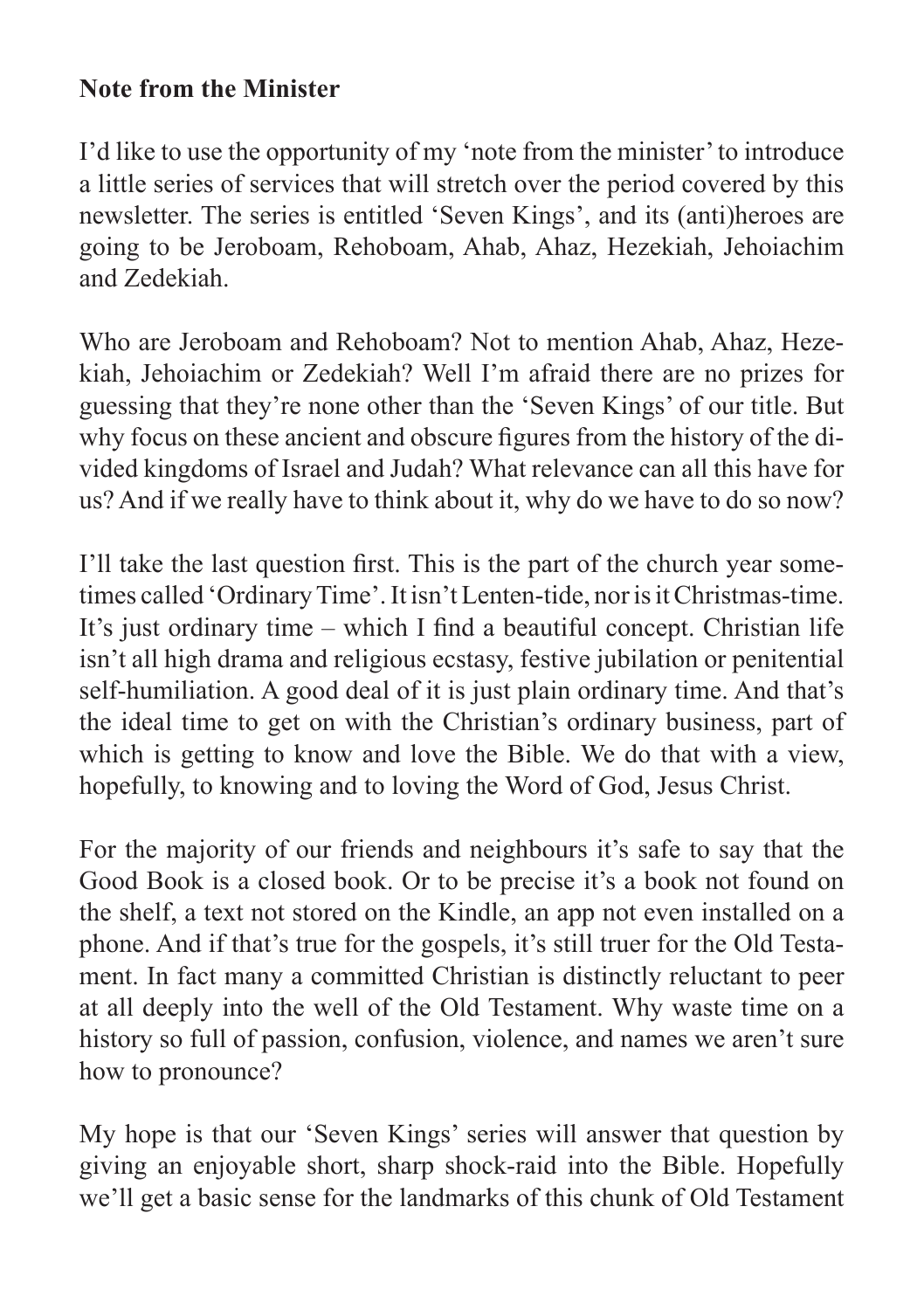history. Hopefully we'll also catch the inexhaustible fascination which the Bible exerts – one it has exerted for so many centuries, and one it always will exert on anyone who reads it steadily and without prejudice. Hopefully we'll also begin to see the sense in which this dynastic chronicle is the history of *our family*, the chronicles of the clan into whose story we were plunged when we were baptised into the name of Jesus of Nazareth, the son of Mary.

Out of the many partly or wholly unfamiliar faces in the family portrait gallery (including no less than forty-four royal faces) only Jeroboam, Rehoboam, Ahab, Ahaz, Hezekiah, Jehoiachim and Zedekiah have made the cut. This was almost, but not quite, a random choice. Saul, David, Solomon were obviously out. (Too famous). 'Three Kings' didn't seem sufficient to give the idea. Whereas 'Forty-Four Kings' seemed excessive. (For one thing some of them were queens; for another it would have meant a ten-month series, which even I felt verged on the over-enthusiastic). So seven it is, for now. Naturally I will be happy to preach on the other thirty-seven, should congregational demand prove insatiable.

What kind of a God will this series invite us to meet? I hope we'll meet the God whom Jesus calls Father. A God whose people's history is tortuous, obscure, fascinating, violent, lively, confusing, and full of moments of incomprehensible mercy and grace – which is to say, exactly like our own life.

The God whom Jesus calls Father is a God worth getting to know. So if you're someone who keeps the Sunday School prize for Old Testament Knowledge on the mantlepiece, I hope this makes you hungry to refresh your memory. And if so far you have never picked up a Bible in your life, I hope this might whet your appetite to begin. As ever, my prayer is that God would lead us all deeper into the joy and mystery of His eternal life, as we meditate on these seven kings over the spring and summer Sundays of these weeks of 'ordinary time'.

With love, Ewan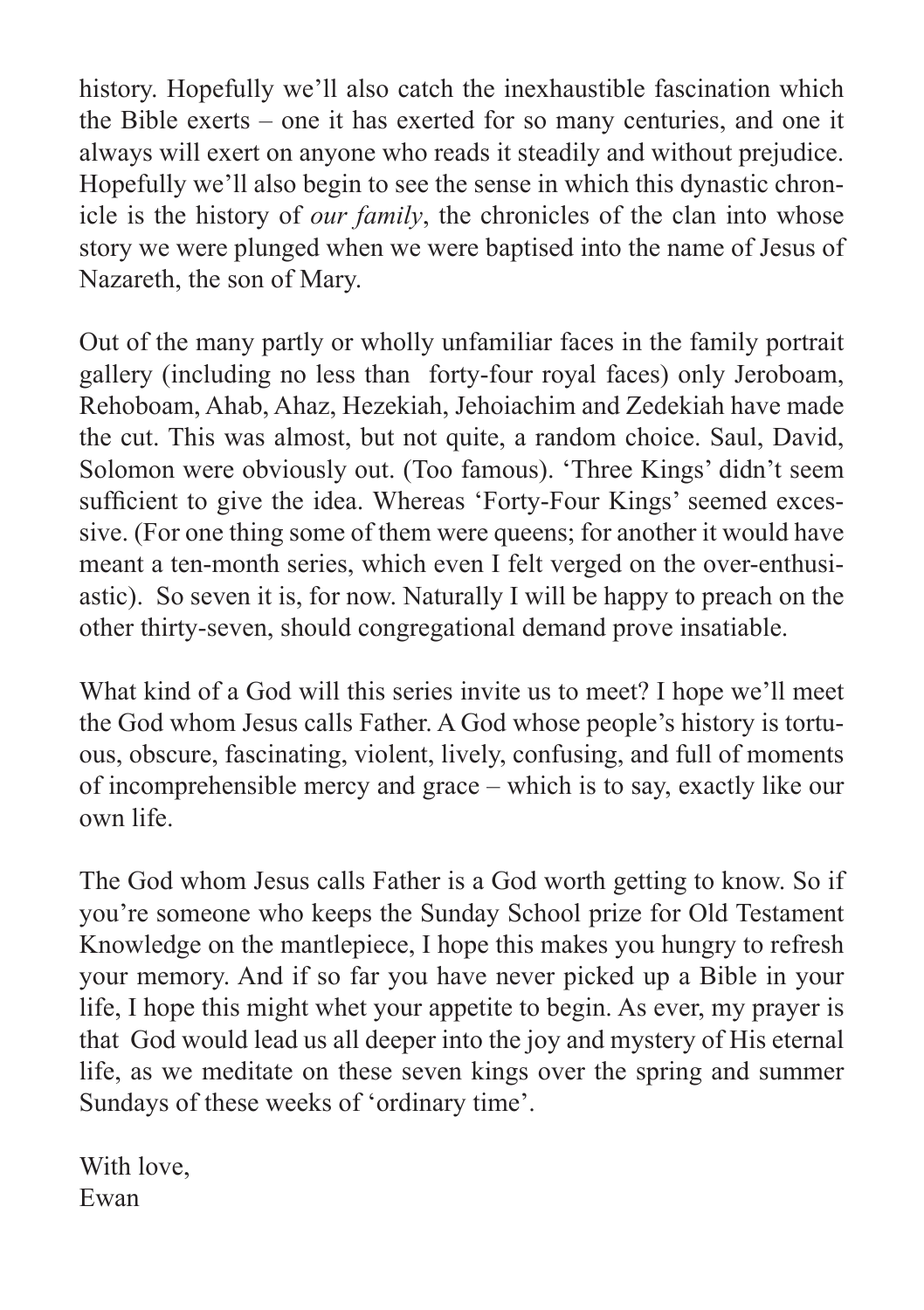## **Treasurer's notes**

We have the good news that Heath Street's registration as a charity has been agreed. Once the rather long-winded questionnaire had been completed and sent, the response from the Charity Commission was rapid. The Church is now constituted as a CIO, a Charitable Incorporated Company, and our number is 1178001.

We had to register formally although technically we were already a charity but previously "excepted" from registering with the Commission, which now wants all churches to come into line with other charities. The big advantage to being a CIO is that the legal responsibility for the church and its buildings and people is now the charity itself, not the individuals on the Diaconate. That will help us sleep at night! We have the same name and the same Deacons so it won't seem very different.

Other good news is that the vestibule refurbishment is complete and so far everyone who has seen it seems really pleased with the improved lighting, lighter, fresher colours and a more welcoming feel about it. We shall all have to try to keep it uncluttered and cared for. Many thanks to the generous people who contributed to the cost of the work. With Gift Aid we are close to £1,200 raised.

Several years ago a Church meeting made a commitment to getting a better piano for the sanctuary and we set aside a fund for this. John Baker has been keeping an eye on a good piano auction that happens four times a year and, with some expert guidance, he has now bought a grand piano for us which will be a terrific asset. A very generous donor has contributed £500 towards the purchase. The upright piano is now downstairs in the hall.

On a less exciting note, our Annual Report and Accounts for 2017 have been prepared by the Deacons and accepted by the recent Church meeting. A copy has been put on the website.

With love and good wishes, Gaynor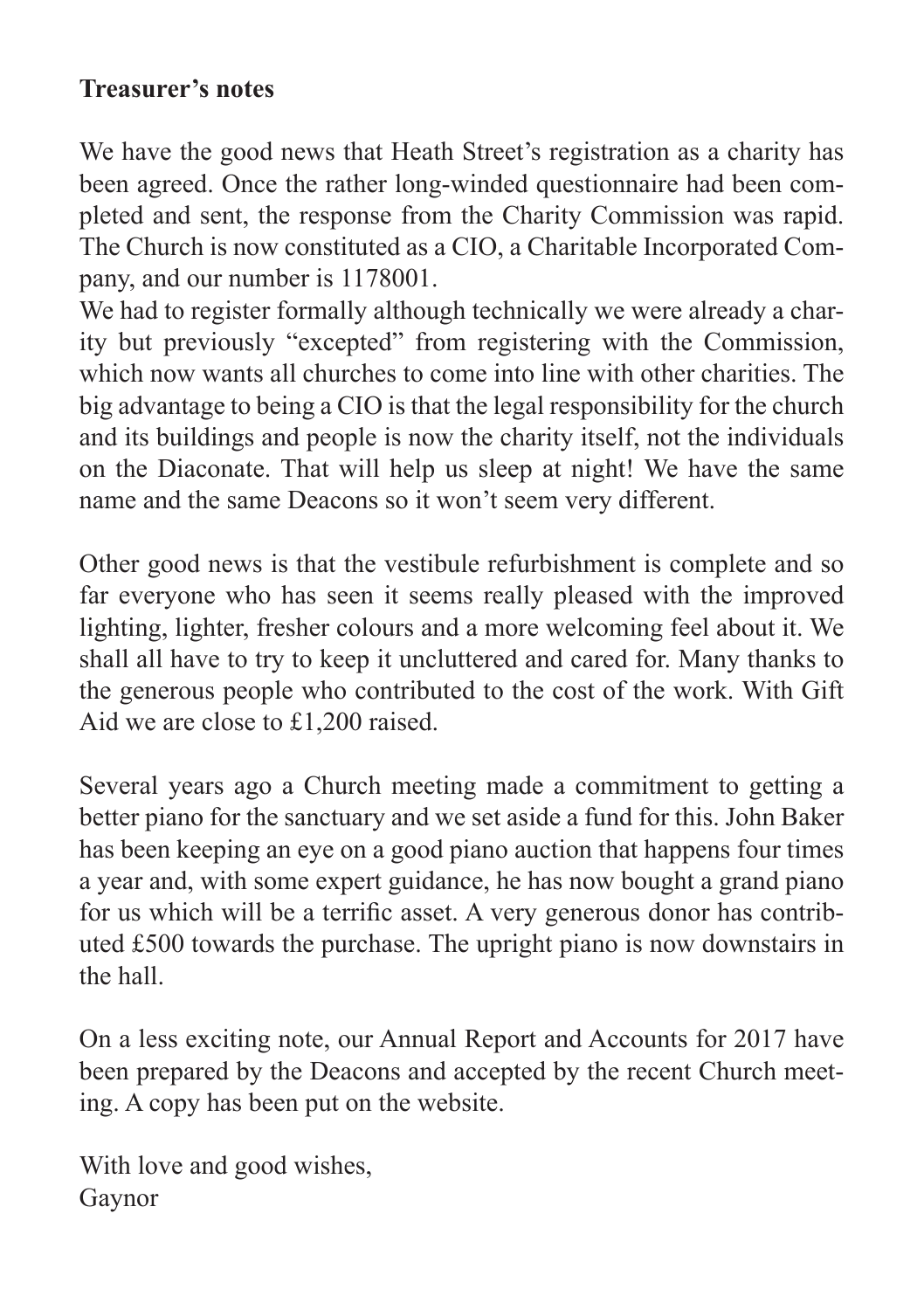# **Florida Project – Review**

To residents of London, or indeed Hampstead Village, it is no surprise to see one's home turf writ large on the silver screen, in varying degrees of Hollywood-ification. But when *The Florida Project* opened onto a little-loved stretch of highway about 10 minutes away from my childhood house, I was shocked. However, I was even more amazed that they'd gotten it right... There, wrapped in my January coat in Kensal Rise's Lexi cinema, I could *feel* the steam rising from the asphalt, the humid Southern air thick with the drone of cicadas…

The story follows three children and their guardians running amok in two garish (and real-life) motels on US Route 192 – a road that bisects Florida and, more importantly, is a main vein ferrying tourists to Walt Disney World.

Growing up in the shadow of Disney World is a unique experience full of strange juxtapositions and blurred lines between reality and fantasy – long have I thought it could be worthy of ethnographic study. Yet the film takes a magnifying glass to something far less familiar, happening under my nose: screenwriters Sean Baker and Chris Borgoch have looked deeper to report on an even lesser-known subculture. They tell the uncomfortable tale of America's modern-day nomads. The number of displaced families has increased all over the states in the last decade, and many of these technically homeless parents and children have ended up in crumbling motels, where weekly rates are better than rentals and no objection is made to poor credit or a criminal record.

*The Florida Project* is filmed at one of these real-life residences, aptly named 'The Magic Castle', yet you would be forgiven for initially mistaking the fictional movie for a documentary. In fact, one of the film's stars, 10-year-old Christopher Rivera, was casted while living in local motel. His co-stars were discovered locally too, or by the director while perusing Instagram profiles. The performances they give, perhaps as a result, are unstudied and deeply affecting. Willem Defoe, who perfectly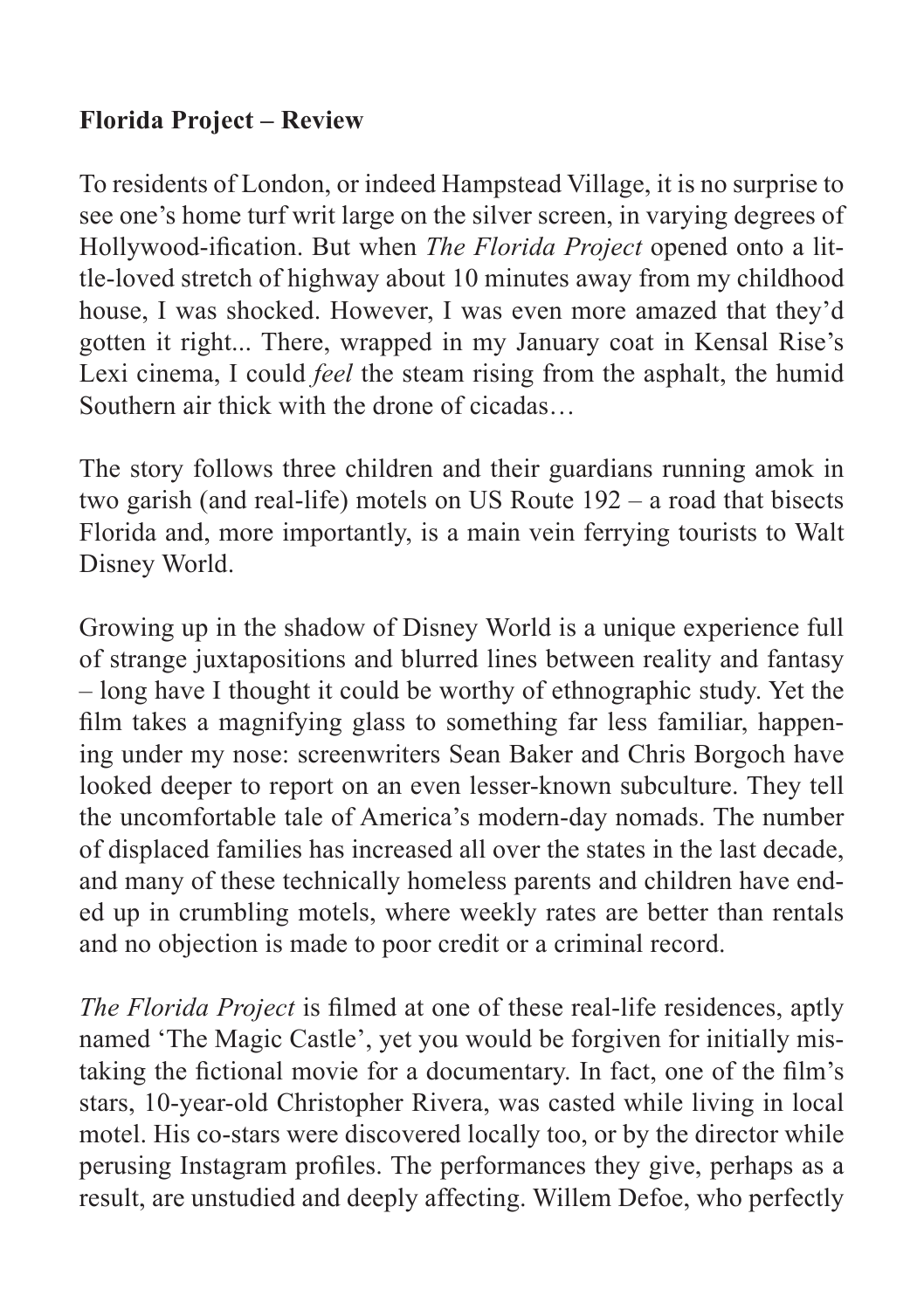plays the good-natured motel manager, is the only recognisable face, which helps to anchor the story in the realm of the imaginary.

The photography is up-close, immersive, and unadorned by a score that may sway sentiment. An intense portrait of human feeling and foibles, the film thrives on ambiguity. No character is black and white, wholly good or bad. *The Florida Project* relays desperate measures and economic downturn but somehow manages to avoid the Kitchen Sink trope. Though often disturbing, this glimpse into another life is also enormously freeing. A pervading transience and liminality affords the characters, both children and adults, a hungry brashness, a ruthlessness even, as well as the ability to relish completely moments of happiness when times are good, as everything is seemingly soon to fall apart. In spite of its raw depiction of social issues, *The Florida Project* doesn't come across as a strident platform for political critique – at its core is a primarily heart-warming tale about children, friendship, and creating adventure out of nothing.

The writers expertly paint Disney as both oppressor and saviour, letting it loom as a symbol for capitalist culture and illustrate how economic disparity can so cleanly cut a dividing line through human experiences. The candy-coated buildings along Highway 192 are aspirational pastiches of the famous amusement parks. They are the "Magic Castle", "Arabian Nights", "Paradise Inn", but no matter how luridly lilac Willem Defoe's motel manager character paints the façade of his inn – pastiche is what it remains, nor can something more sinister lying beneath be concealed.

Yet importantly, Disney is also the ultimate escapist dream, especially for children. In a wonderful and heart-rending climax, the story's two friends run frantically for Disney's Magic Kingdom park, as if to safety, as if to love, as if to normality.

Yet, tragic, painful, ugly things can happen here, in a place that actually brands itself "The Happiest Place on Earth<sup>™</sup>", and indeed in any place where they are least expected. The film reminds me that, amid the same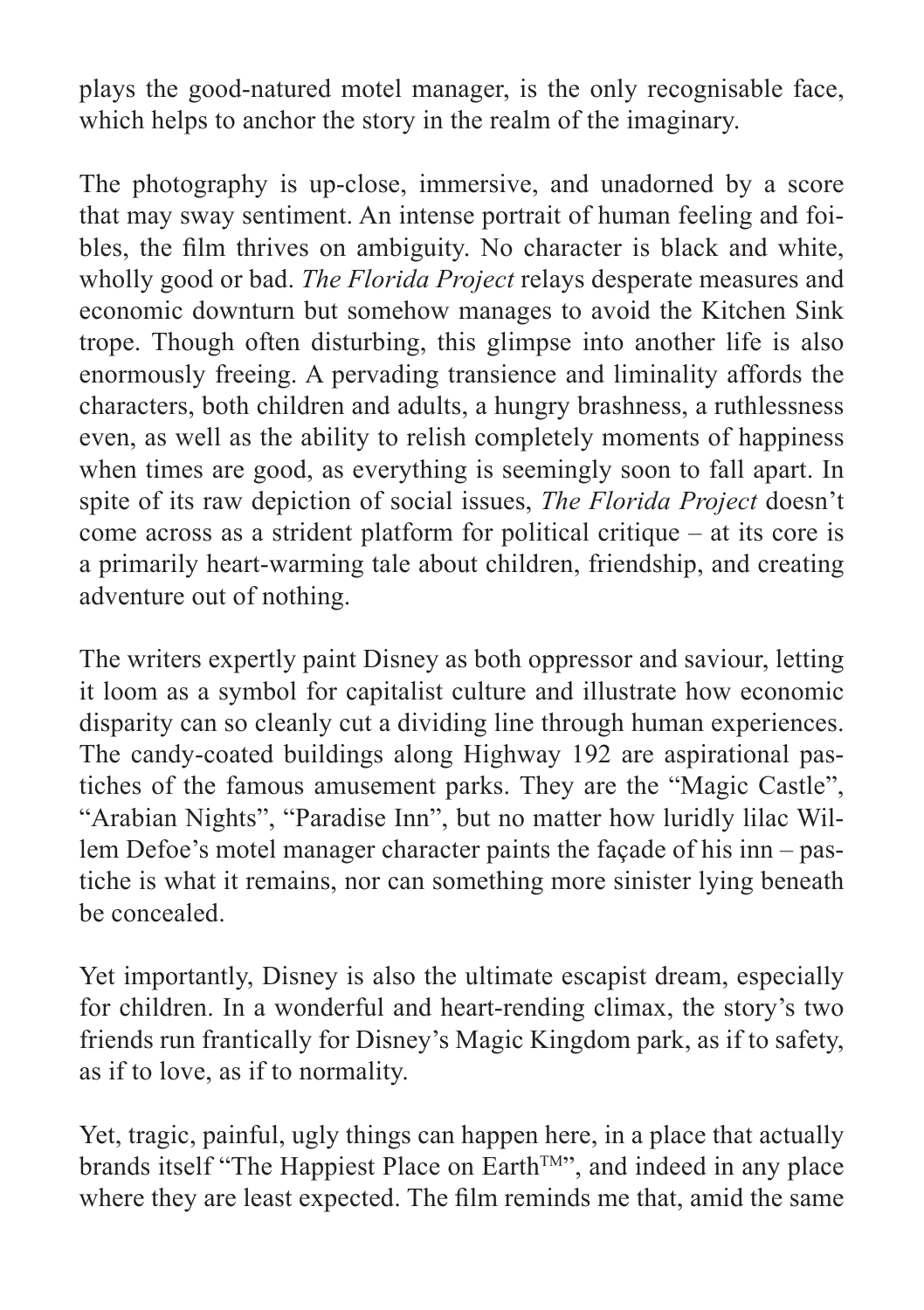swamps and scrub oaks where I played as a child, there were people having a far different experience to my relatively privileged upbringing. Perhaps this is something important to remember around London too, especially in our leafy NW3 enclave.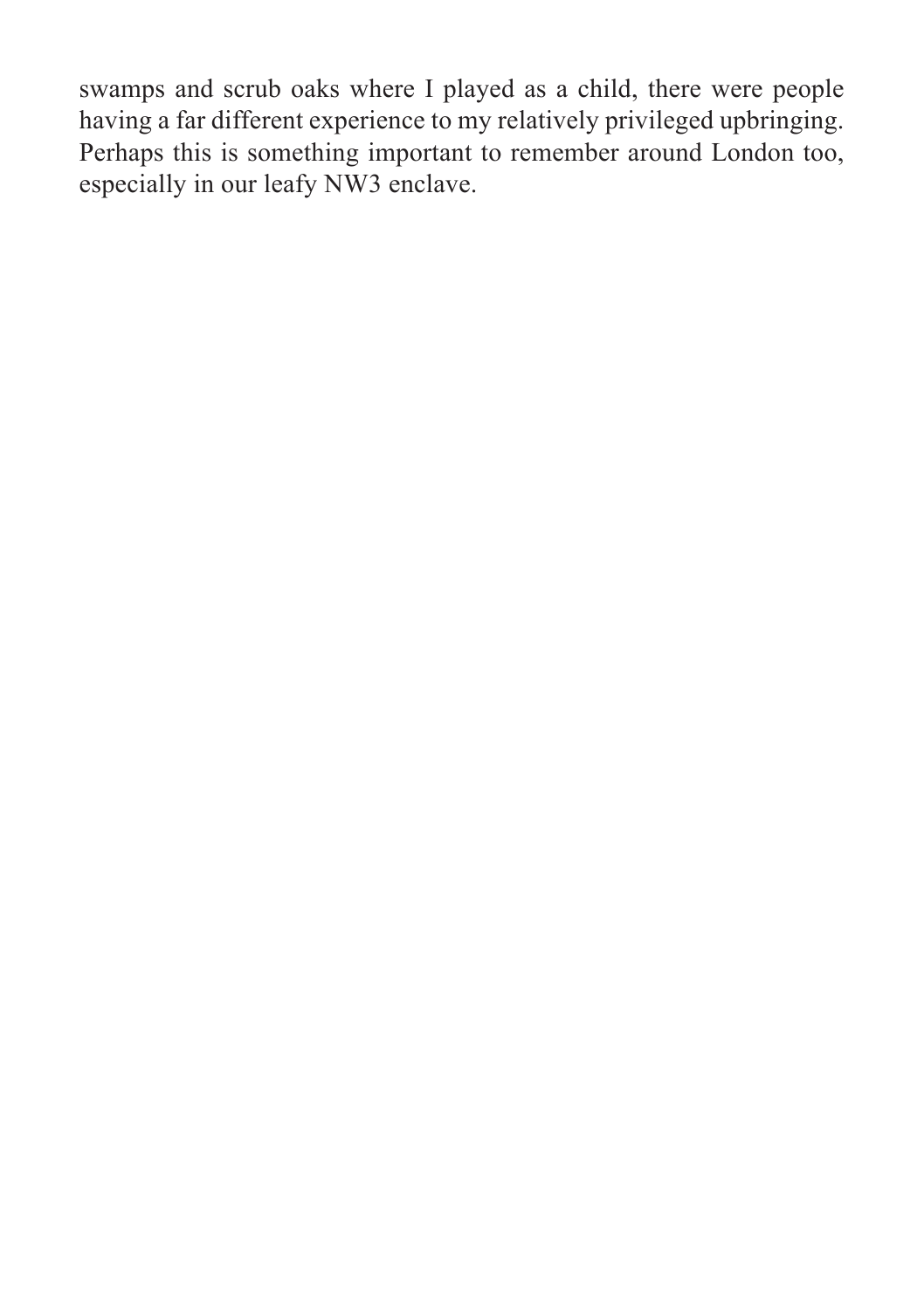# **May 21st - 26th Ezekiel 37.1-14** 21<sup>st</sup> Thaddeus King 22nd Isabelle Somers 23rd HM 24<sup>th</sup> Ethan McLeod 25th Beauty Kunene 26th Konrad Biadun

**May 27th – June 2nd Psalms 97, 98** 

27<sup>th</sup> Judith Peak 28th Nomsa Ndebele 29th Birgit Leuppert 30th Lydia Baker 31st Josh Somers (June) 1<sup>st</sup> Wilf Merttens 2nd Jen Finamore

### **June 3<sup>rd</sup> – 9<sup>th</sup> 1 Samuel 3.1-10 [11-20]**

3rd Tom Somers 4th Susan Le Quesne 5th Josi Mbombo 6th Hildegard Williams 7th Laura Somers 8th Heini King 9<sup>th</sup> Edward Humphreys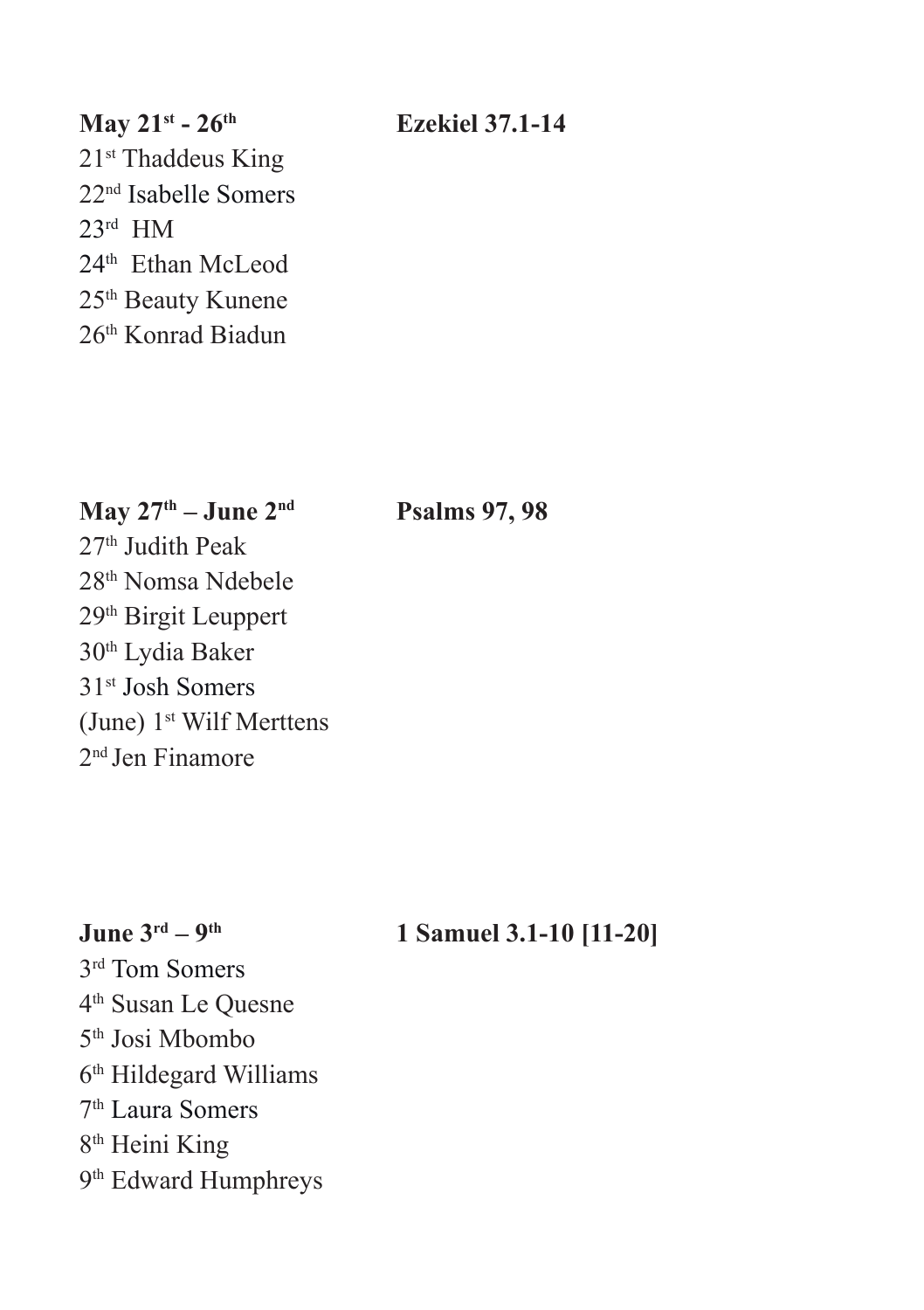**June 10<sup>th</sup> – 16<sup>th</sup> 1 Samuel 8.4-11[12-15]** 10th Wilf Merttens  $11<sup>th</sup>$  L Gh 12th Andrea MacEachan 13th Nesa Thorne 14th Michael Bloxham 15th Margaret Biadun 16th Christina Cairns

**June 17th – 23rd 1 Samuel 15.34 – 16.13** 

17th Euan McLeod 18th Joachim King 19th Hildegard Williams 20th Beryl Dowsett 21st Frida King 22nd Susan Brandt 23rd John Baker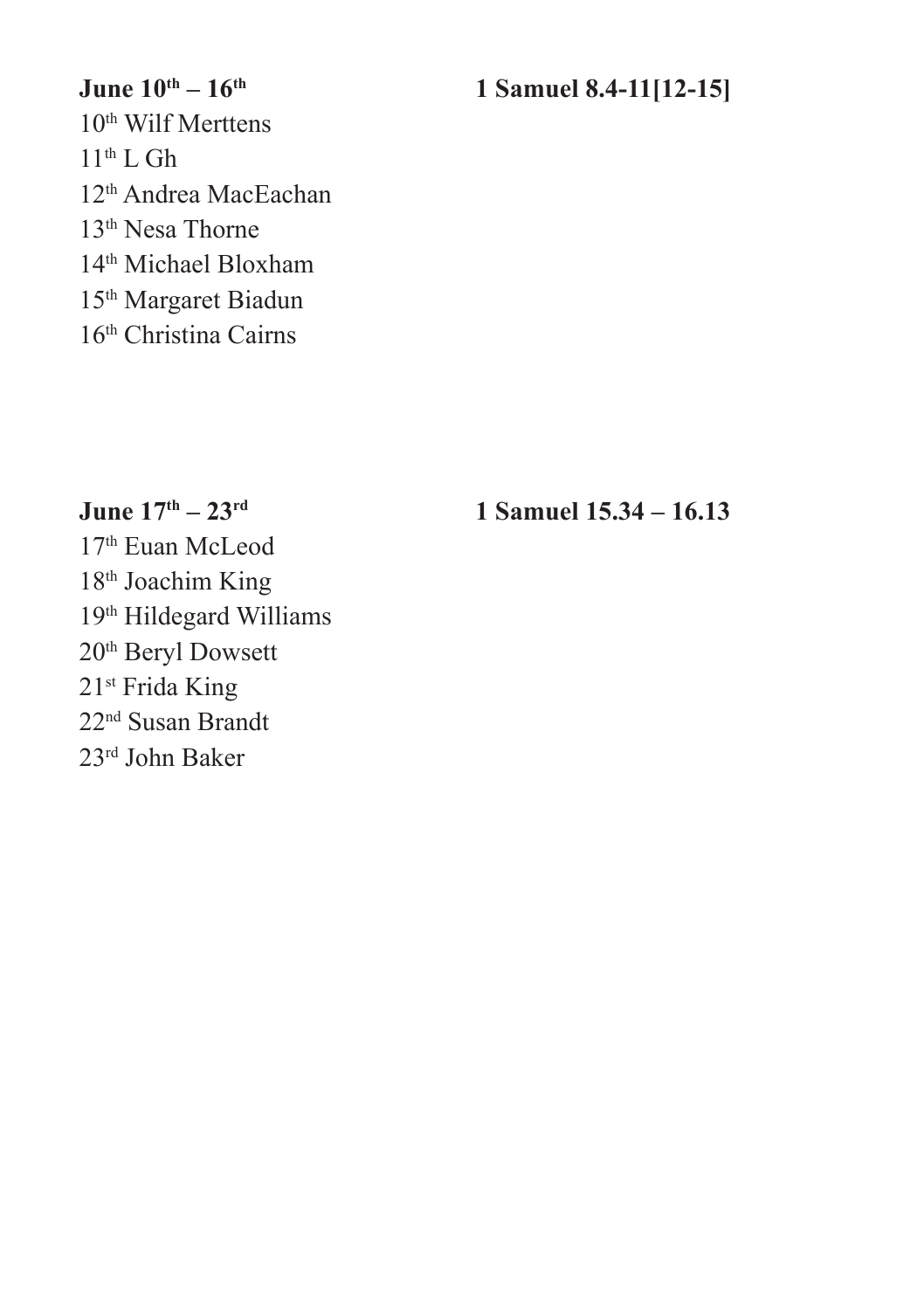### **June 24<sup>th</sup> – 30<sup>th</sup> 1 Samuel 17.32-49**

24th Annie Fang 25th Tom Brandt 26th Evelyn Baker 27<sup>th</sup> Nathan Biadun 28th Rebecca McLeod 29th Mysie Johnson 30th Robin Thorne

### **July 1st – 7th 2 Samuel 1.1, 17-27**

 $1<sup>st</sup>$  E Gh 2nd Ali Gh 3rd Miriam M 4th Gaynor Humphreys 5th Beauty Kunene 6th Bezawit Geberebziaher 7th Anselm King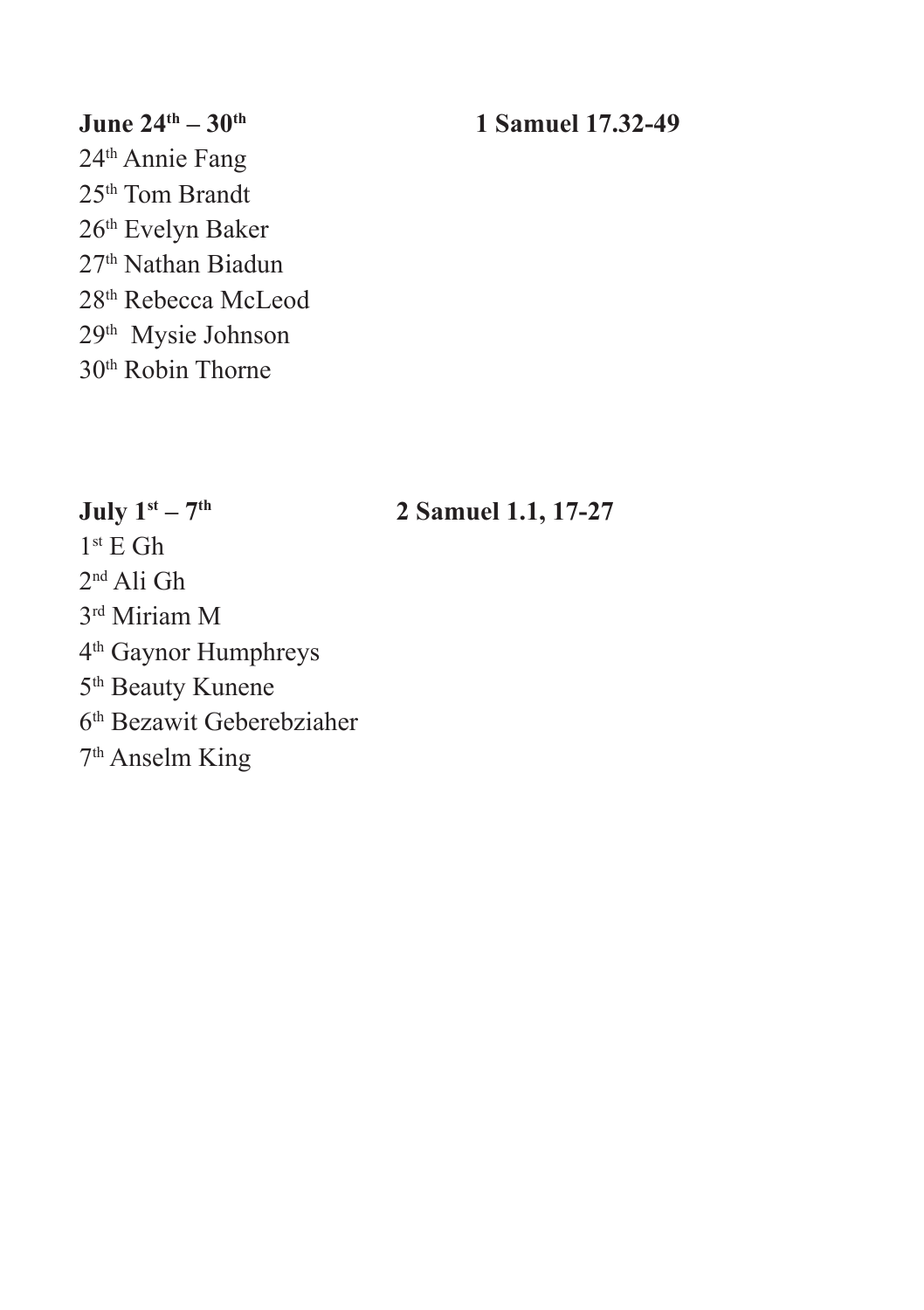# **WEEKLY ACTIVITIES**

| Sundays                  | $11$ am- $12$ noon<br>7.30-9.30pm | Divine Worship (including<br>Sunday Club for children)<br><b>Contact Club</b> |
|--------------------------|-----------------------------------|-------------------------------------------------------------------------------|
|                          |                                   |                                                                               |
| Mondays                  | 7.00-8.00pm                       | Swing Patrol: Beginner<br>swing dance class<br>(Level 1)                      |
|                          | 8.00-9.00pm                       | Swing Patrol: Improvers<br>class (Level 1.5)                                  |
| Tuesdays                 | $10-11$ am<br>$1-2pm$             | <b>Oldtime Nursery</b><br>Lunchtime recital                                   |
| 2 <sup>nd</sup> Tuesdays | 7.30-9.30pm                       | Sacred Harp hymn singing                                                      |
| Wednesdays               | 4.30 pm                           | Storymakers Club                                                              |
| Thursdays                | 10.30am<br>7.30-9pm               | <b>Oldtime Nursery</b><br><b>Heath Street Choir</b>                           |
| Saturday                 |                                   | Coffee Morning (alternate<br>Saturdays - see website for<br>details)          |